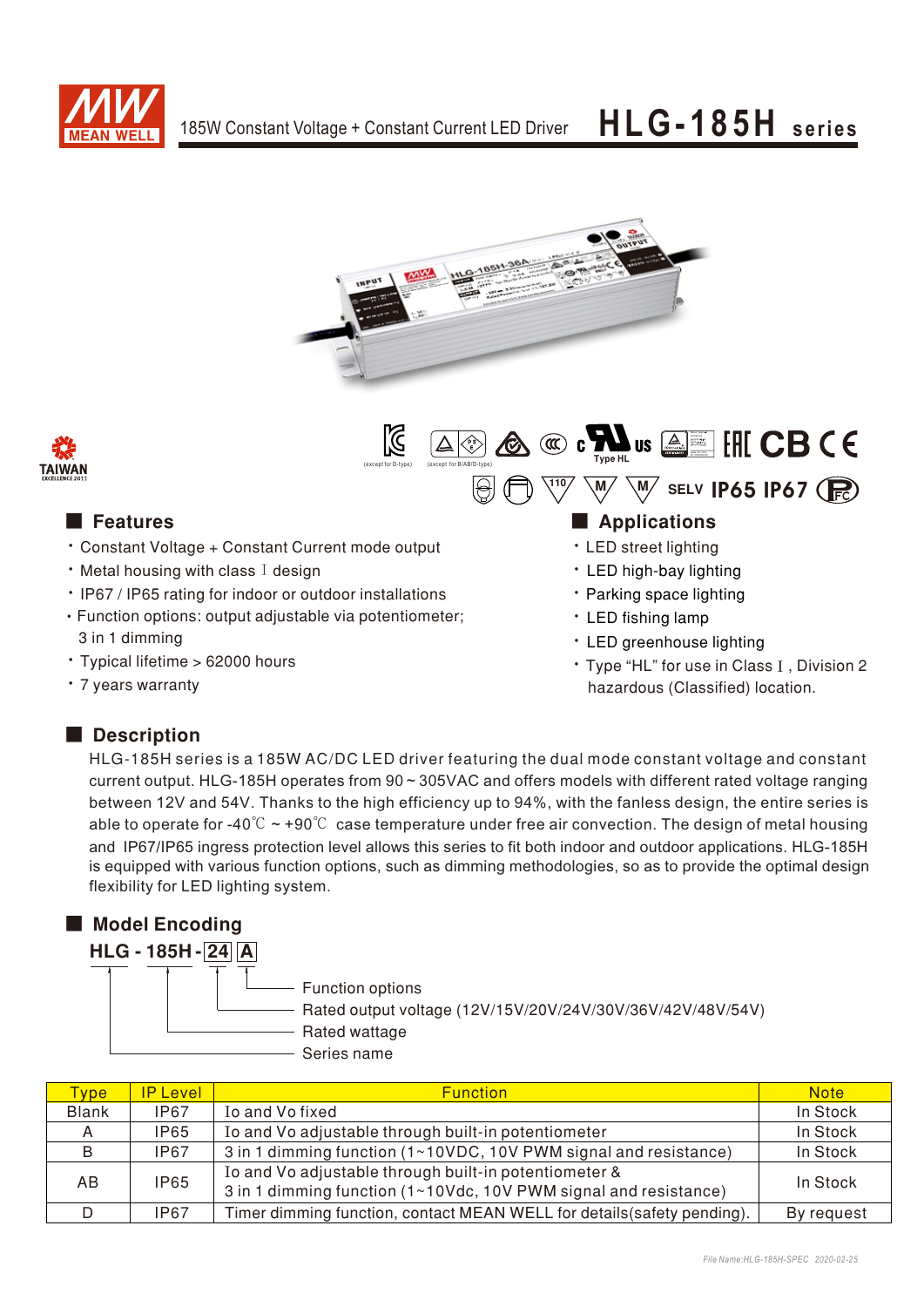

### **SPECIFICATION**

| <b>MODEL</b>            |                                                                                                                                                                                                                                                                                    | HLG-185H-12                                                               | HLG-185H-15                                                                                                                                                                                                               | HLG-185H-20                                                                                                                                                                                                                                                                       | HLG-185H-24 | HLG-185H-30                                                                         | HLG-185H-36 | HLG-185H-42 | HLG-185H-48 | HLG-185H-54 |             |  |
|-------------------------|------------------------------------------------------------------------------------------------------------------------------------------------------------------------------------------------------------------------------------------------------------------------------------|---------------------------------------------------------------------------|---------------------------------------------------------------------------------------------------------------------------------------------------------------------------------------------------------------------------|-----------------------------------------------------------------------------------------------------------------------------------------------------------------------------------------------------------------------------------------------------------------------------------|-------------|-------------------------------------------------------------------------------------|-------------|-------------|-------------|-------------|-------------|--|
|                         | <b>DC VOLTAGE</b>                                                                                                                                                                                                                                                                  |                                                                           | 12V                                                                                                                                                                                                                       | 15V                                                                                                                                                                                                                                                                               | <b>20V</b>  | <b>24V</b>                                                                          | 30V         | 36V         | 42V         | 48V         | 54V         |  |
|                         | CONSTANT CURRENT REGION Note.4 6~12V                                                                                                                                                                                                                                               |                                                                           |                                                                                                                                                                                                                           | $7.5 - 15V$                                                                                                                                                                                                                                                                       | $10 - 20V$  | $12 - 24V$                                                                          | $15 - 30V$  | $18 - 36V$  | $21 - 42V$  | $24 - 48V$  | $27 - 54V$  |  |
|                         | <b>RATED CURRENT</b>                                                                                                                                                                                                                                                               |                                                                           | 13A                                                                                                                                                                                                                       | 11.5A                                                                                                                                                                                                                                                                             | 9.3A        | 7.8A                                                                                | 6.2A        | 5.2A        | 4.4A        | 3.9A        | 3.45A       |  |
|                         | <b>RATED POWER</b>                                                                                                                                                                                                                                                                 |                                                                           | 156W                                                                                                                                                                                                                      | 172.5W                                                                                                                                                                                                                                                                            | 186W        | 187.2W                                                                              | 186W        | 187.2W      | 184.8W      | 187.2W      | 186.3W      |  |
|                         | RIPPLE & NOISE (max.) Note.2 150mVp-p                                                                                                                                                                                                                                              |                                                                           |                                                                                                                                                                                                                           | 150mVp-p                                                                                                                                                                                                                                                                          | 150mVp-p    | 150mVp-p                                                                            | 200mVp-p    | 200mVp-p    | 200mVp-p    | 200mVp-p    | 200mVp-p    |  |
|                         |                                                                                                                                                                                                                                                                                    |                                                                           |                                                                                                                                                                                                                           |                                                                                                                                                                                                                                                                                   |             | Adjustable for A/AB-Type only (via built-in potentiometer)                          |             |             |             |             |             |  |
|                         | <b>VOLTAGE ADJ. RANGE</b>                                                                                                                                                                                                                                                          |                                                                           |                                                                                                                                                                                                                           |                                                                                                                                                                                                                                                                                   | $17 - 22V$  | $22 - 27V$                                                                          | $27 - 33V$  | $33 - 40V$  | $38 - 46V$  |             |             |  |
| <b>OUTPUT</b>           |                                                                                                                                                                                                                                                                                    |                                                                           | $10.8 \sim 13.5V$   13.5 ~ 17V<br>$43 - 53V$<br>$49 - 58V$                                                                                                                                                                |                                                                                                                                                                                                                                                                                   |             |                                                                                     |             |             |             |             |             |  |
|                         | <b>CURRENT ADJ. RANGE</b>                                                                                                                                                                                                                                                          |                                                                           | Adjustable for A/AB-Type only (via built-in potentiometer)<br>$6.5 - 13A$<br>$5.75 \sim 11.5$ A $\mid 4.65 \sim 9.3$ A<br>$3.9 - 7.8A$<br>$3.1 - 6.2A$<br>$2.6 - 5.2A$<br>$2.2 - 4.4A$<br>$1.95 - 3.9A$<br>$1.72 - 3.45A$ |                                                                                                                                                                                                                                                                                   |             |                                                                                     |             |             |             |             |             |  |
|                         | <b>VOLTAGE TOLERANCE Note.3</b>                                                                                                                                                                                                                                                    |                                                                           | ±2.5%                                                                                                                                                                                                                     | ±2.0%                                                                                                                                                                                                                                                                             | ±1.0%       | ±1.0%                                                                               | ±1.0%       | ±1.0%       | ±1.0%       | ±1.0%       | ±1.0%       |  |
|                         |                                                                                                                                                                                                                                                                                    |                                                                           | ±0.5%                                                                                                                                                                                                                     | ±0.5%                                                                                                                                                                                                                                                                             |             | ±0.5%                                                                               | ±0.5%       | ±0.5%       | ±0.5%       |             |             |  |
|                         | <b>LINE REGULATION</b>                                                                                                                                                                                                                                                             |                                                                           | ±2.0%                                                                                                                                                                                                                     |                                                                                                                                                                                                                                                                                   | ±0.5%       |                                                                                     |             |             |             | ±0.5%       | $\pm 0.5\%$ |  |
|                         | <b>LOAD REGULATION</b>                                                                                                                                                                                                                                                             |                                                                           |                                                                                                                                                                                                                           | ±1.5%                                                                                                                                                                                                                                                                             | ±1.0%       | ±0.5%                                                                               | ±0.5%       | ± 0.5%      | $\pm 0.5\%$ | $\pm 0.5\%$ | ±0.5%       |  |
|                         | <b>SETUP, RISE TIME</b>                                                                                                                                                                                                                                                            |                                                                           | Note.6 1000ms, 200ms/115VAC<br>500ms, 200ms/230VAC<br>16ms / 115VAC, 230VAC                                                                                                                                               |                                                                                                                                                                                                                                                                                   |             |                                                                                     |             |             |             |             |             |  |
|                         | <b>HOLD UP TIME (Typ.)</b>                                                                                                                                                                                                                                                         |                                                                           |                                                                                                                                                                                                                           |                                                                                                                                                                                                                                                                                   |             |                                                                                     |             |             |             |             |             |  |
|                         | <b>VOLTAGE RANGE</b>                                                                                                                                                                                                                                                               | Note.5                                                                    | $90 \sim 305$ VAC                                                                                                                                                                                                         | $127 - 431VDC$                                                                                                                                                                                                                                                                    |             |                                                                                     |             |             |             |             |             |  |
|                         |                                                                                                                                                                                                                                                                                    |                                                                           | (Please refer to "STATIC CHARACTERISTIC" section)                                                                                                                                                                         |                                                                                                                                                                                                                                                                                   |             |                                                                                     |             |             |             |             |             |  |
|                         | <b>FREQUENCY RANGE</b>                                                                                                                                                                                                                                                             |                                                                           | $47 \sim 63$ Hz                                                                                                                                                                                                           |                                                                                                                                                                                                                                                                                   |             |                                                                                     |             |             |             |             |             |  |
|                         | POWER FACTOR (Typ.)                                                                                                                                                                                                                                                                |                                                                           |                                                                                                                                                                                                                           |                                                                                                                                                                                                                                                                                   |             | PF≧0.98/115VAC, PF≧0.95/230VAC, PF≧0.92/277VAC @ full load                          |             |             |             |             |             |  |
|                         |                                                                                                                                                                                                                                                                                    |                                                                           |                                                                                                                                                                                                                           |                                                                                                                                                                                                                                                                                   |             | (Please refer to "POWER FACTOR (PF) CHARACTERISTIC" section)                        |             |             |             |             |             |  |
|                         | <b>TOTAL HARMONIC DISTORTION</b>                                                                                                                                                                                                                                                   |                                                                           |                                                                                                                                                                                                                           |                                                                                                                                                                                                                                                                                   |             | THD< 20% (@ load≧50% / 115VAC, 230VAC; @ load≧75% / 277VAC)                         |             |             |             |             |             |  |
| <b>INPUT</b>            |                                                                                                                                                                                                                                                                                    |                                                                           |                                                                                                                                                                                                                           |                                                                                                                                                                                                                                                                                   |             | (Please refer to "TOTAL HARMONIC DISTORTION (THD)" section)                         |             |             |             |             |             |  |
|                         | <b>EFFICIENCY (Typ.)</b>                                                                                                                                                                                                                                                           |                                                                           | 91.5%                                                                                                                                                                                                                     | 92%                                                                                                                                                                                                                                                                               | 93%         | 93.5%                                                                               | 93.5%       | 93.5%       | 94%         | 94%         | 94%         |  |
|                         | <b>AC CURRENT</b>                                                                                                                                                                                                                                                                  | 12V                                                                       | 1.8A/115VAC                                                                                                                                                                                                               | 0.8A/230VAC                                                                                                                                                                                                                                                                       |             | 0.7A/277VAC<br>0.8A/277VAC                                                          |             |             |             |             |             |  |
|                         | (Typ.)                                                                                                                                                                                                                                                                             | $15V - 54V$                                                               | 2.1A/115VAC                                                                                                                                                                                                               | 0.9A/230VAC                                                                                                                                                                                                                                                                       |             |                                                                                     |             |             |             |             |             |  |
|                         | <b>INRUSH CURRENT (Typ.)</b>                                                                                                                                                                                                                                                       |                                                                           |                                                                                                                                                                                                                           |                                                                                                                                                                                                                                                                                   |             | COLD START 65A(twidth=445us measured at 50% Ipeak) at 230VAC; Per NEMA 410          |             |             |             |             |             |  |
|                         | MAX. No. of PSUs on 16A<br><b>CIRCUIT BREAKER</b>                                                                                                                                                                                                                                  |                                                                           |                                                                                                                                                                                                                           |                                                                                                                                                                                                                                                                                   |             | 4 units (circuit breaker of type B) / 7 units (circuit breaker of type C) at 230VAC |             |             |             |             |             |  |
|                         |                                                                                                                                                                                                                                                                                    |                                                                           |                                                                                                                                                                                                                           |                                                                                                                                                                                                                                                                                   |             |                                                                                     |             |             |             |             |             |  |
|                         |                                                                                                                                                                                                                                                                                    | <b>LEAKAGE CURRENT</b>                                                    |                                                                                                                                                                                                                           | <0.75mA/277VAC                                                                                                                                                                                                                                                                    |             |                                                                                     |             |             |             |             |             |  |
|                         | <b>OVER CURRENT</b>                                                                                                                                                                                                                                                                |                                                                           |                                                                                                                                                                                                                           | $95 - 108%$                                                                                                                                                                                                                                                                       |             |                                                                                     |             |             |             |             |             |  |
|                         |                                                                                                                                                                                                                                                                                    |                                                                           | Constant current limiting, recovers automatically after fault condition is removed<br>Constant current limiting, recovers automatically after fault condition is removed                                                  |                                                                                                                                                                                                                                                                                   |             |                                                                                     |             |             |             |             |             |  |
|                         | <b>SHORT CIRCUIT</b>                                                                                                                                                                                                                                                               |                                                                           |                                                                                                                                                                                                                           |                                                                                                                                                                                                                                                                                   |             |                                                                                     |             |             |             |             |             |  |
| <b>PROTECTION</b>       | <b>OVER VOLTAGE</b>                                                                                                                                                                                                                                                                |                                                                           | $14 - 17V$                                                                                                                                                                                                                | $18 - 21V$                                                                                                                                                                                                                                                                        | $23 - 27V$  | $28 - 34V$                                                                          | $34 - 38V$  | $41 - 46V$  | $47 - 53V$  | $54 - 63V$  | $59 - 65V$  |  |
|                         |                                                                                                                                                                                                                                                                                    |                                                                           |                                                                                                                                                                                                                           |                                                                                                                                                                                                                                                                                   |             | Shut down o/p voltage with auto-recovery or re-power on to recovery                 |             |             |             |             |             |  |
| <b>OVER TEMPERATURE</b> |                                                                                                                                                                                                                                                                                    | Shut down o/p voltage, recovers automatically after temperature goes down |                                                                                                                                                                                                                           |                                                                                                                                                                                                                                                                                   |             |                                                                                     |             |             |             |             |             |  |
|                         | <b>WORKING TEMP.</b>                                                                                                                                                                                                                                                               |                                                                           | Tcase=-40~+90°C (Please refer to "OUTPUT LOAD vs TEMPERATURE" section)                                                                                                                                                    |                                                                                                                                                                                                                                                                                   |             |                                                                                     |             |             |             |             |             |  |
|                         | <b>MAX. CASE TEMP.</b>                                                                                                                                                                                                                                                             |                                                                           | Tcase= $+90^{\circ}$ C                                                                                                                                                                                                    |                                                                                                                                                                                                                                                                                   |             |                                                                                     |             |             |             |             |             |  |
| ENVIRONMENT             | <b>WORKING HUMIDITY</b>                                                                                                                                                                                                                                                            |                                                                           | $20 \sim 95\%$ RH non-condensing                                                                                                                                                                                          |                                                                                                                                                                                                                                                                                   |             |                                                                                     |             |             |             |             |             |  |
|                         | <b>STORAGE TEMP., HUMIDITY</b><br><b>TEMP. COEFFICIENT</b>                                                                                                                                                                                                                         |                                                                           | $-40 \sim +80^{\circ}$ C, 10 ~ 95% RH                                                                                                                                                                                     |                                                                                                                                                                                                                                                                                   |             |                                                                                     |             |             |             |             |             |  |
|                         |                                                                                                                                                                                                                                                                                    |                                                                           | $\pm$ 0.03%/°C (0 ~ 60°C)                                                                                                                                                                                                 |                                                                                                                                                                                                                                                                                   |             |                                                                                     |             |             |             |             |             |  |
|                         | <b>VIBRATION</b>                                                                                                                                                                                                                                                                   |                                                                           | $10 \sim 500$ Hz, 5G 12min./1cycle, period for 72min. each along X, Y, Z axes                                                                                                                                             |                                                                                                                                                                                                                                                                                   |             |                                                                                     |             |             |             |             |             |  |
|                         | <b>SAFETY STANDARDS</b>                                                                                                                                                                                                                                                            |                                                                           | UL8750(type"HL"), CSA C22.2 No. 250.0-08; EN/AS/NZS 61347-1, EN/AS/NZS 61347-2-13 independent; GB19510.1, GB19510.14;                                                                                                     |                                                                                                                                                                                                                                                                                   |             |                                                                                     |             |             |             |             |             |  |
|                         |                                                                                                                                                                                                                                                                                    |                                                                           | IP65 or IP67; J61347-1, J61347-2-13(except for B,AB and D-type), EAC TP TC 004, KC61347-1,<br>KC61347-2-13(except for D-type) approved; design refer to UL60950-1, TUV EN60950-1                                          |                                                                                                                                                                                                                                                                                   |             |                                                                                     |             |             |             |             |             |  |
| <b>SAFETY &amp;</b>     | <b>WITHSTAND VOLTAGE</b>                                                                                                                                                                                                                                                           |                                                                           |                                                                                                                                                                                                                           |                                                                                                                                                                                                                                                                                   |             | I/P-O/P:3.75KVAC I/P-FG:2KVAC O/P-FG:1.5KVAC                                        |             |             |             |             |             |  |
| <b>EMC</b>              | <b>ISOLATION RESISTANCE</b>                                                                                                                                                                                                                                                        |                                                                           |                                                                                                                                                                                                                           |                                                                                                                                                                                                                                                                                   |             |                                                                                     |             |             |             |             |             |  |
|                         |                                                                                                                                                                                                                                                                                    |                                                                           | I/P-O/P, I/P-FG, O/P-FG:100M Ohms / 500VDC / 25 °C / 70% RH<br>Compliance to EN55015, EN55032 (CISPR32) Class B, EN61000-3-2 Class C (@ load≧50%) ; EN61000-3-3,                                                          |                                                                                                                                                                                                                                                                                   |             |                                                                                     |             |             |             |             |             |  |
|                         | <b>EMC EMISSION</b><br><b>EMC IMMUNITY</b>                                                                                                                                                                                                                                         |                                                                           | GB17743 and GB17625.1, EAC TP TC 020                                                                                                                                                                                      |                                                                                                                                                                                                                                                                                   |             |                                                                                     |             |             |             |             |             |  |
|                         |                                                                                                                                                                                                                                                                                    |                                                                           | Compliance to EN61000-4-2,3,4,5,6,8,11, EN61547, EN55024, light industry level (surge immunity Line-Earth 4KV, Line-Line 2KV),EAC TP TC 020                                                                               |                                                                                                                                                                                                                                                                                   |             |                                                                                     |             |             |             |             |             |  |
| <b>OTHERS</b>           | <b>MTBF</b>                                                                                                                                                                                                                                                                        |                                                                           | Telcordia SR-332 (Bellcore) ; 192.2K hrs min.<br>757.2K hrs min.<br>MIL-HDBK-217F (25 $\degree$ C)                                                                                                                        |                                                                                                                                                                                                                                                                                   |             |                                                                                     |             |             |             |             |             |  |
|                         | <b>DIMENSION</b>                                                                                                                                                                                                                                                                   |                                                                           | 228*68*38.8mm (L*W*H)                                                                                                                                                                                                     |                                                                                                                                                                                                                                                                                   |             |                                                                                     |             |             |             |             |             |  |
|                         | <b>PACKING</b>                                                                                                                                                                                                                                                                     |                                                                           | 1.15Kg; 12pcs/14.8Kg/0.8CUFT                                                                                                                                                                                              |                                                                                                                                                                                                                                                                                   |             |                                                                                     |             |             |             |             |             |  |
| <b>NOTE</b>             | 1. All parameters NOT specially mentioned are measured at 230VAC input, rated current and 25°C of ambient temperature.                                                                                                                                                             |                                                                           |                                                                                                                                                                                                                           |                                                                                                                                                                                                                                                                                   |             |                                                                                     |             |             |             |             |             |  |
|                         |                                                                                                                                                                                                                                                                                    |                                                                           |                                                                                                                                                                                                                           | 2. Ripple & noise are measured at 20MHz of bandwidth by using a 12" twisted pair-wire terminated with a 0.1uf & 47uf parallel capacitor.                                                                                                                                          |             |                                                                                     |             |             |             |             |             |  |
|                         | 3. Tolerance: includes set up tolerance, line regulation and load regulation.<br>4. Please refer to "DRIVING METHODS OF LED MODULE".                                                                                                                                               |                                                                           |                                                                                                                                                                                                                           |                                                                                                                                                                                                                                                                                   |             |                                                                                     |             |             |             |             |             |  |
|                         | 5. De-rating may be needed under low input voltages. Please refer to "STATIC CHARACTERISTIC" sections for details.                                                                                                                                                                 |                                                                           |                                                                                                                                                                                                                           |                                                                                                                                                                                                                                                                                   |             |                                                                                     |             |             |             |             |             |  |
|                         | 6. Length of set up time is measured at first cold start. Turning ON/OFF the driver may lead to increase of the set up time.                                                                                                                                                       |                                                                           |                                                                                                                                                                                                                           |                                                                                                                                                                                                                                                                                   |             |                                                                                     |             |             |             |             |             |  |
|                         | 7. The driver is considered as a component that will be operated in combination with final equipment. Since EMC performance will be affected by the                                                                                                                                |                                                                           |                                                                                                                                                                                                                           |                                                                                                                                                                                                                                                                                   |             |                                                                                     |             |             |             |             |             |  |
|                         |                                                                                                                                                                                                                                                                                    |                                                                           |                                                                                                                                                                                                                           | complete installation, the final equipment manufacturers must re-qualify EMC Directive on the complete installation again.<br>8. To fulfill requirements of the latest ErP regulation for lighting fixtures, this LED driver can only be used behind a switch without permanently |             |                                                                                     |             |             |             |             |             |  |
|                         |                                                                                                                                                                                                                                                                                    |                                                                           |                                                                                                                                                                                                                           |                                                                                                                                                                                                                                                                                   |             |                                                                                     |             |             |             |             |             |  |
|                         |                                                                                                                                                                                                                                                                                    |                                                                           |                                                                                                                                                                                                                           |                                                                                                                                                                                                                                                                                   |             |                                                                                     |             |             |             |             |             |  |
|                         | connected to the mains.                                                                                                                                                                                                                                                            |                                                                           |                                                                                                                                                                                                                           |                                                                                                                                                                                                                                                                                   |             |                                                                                     |             |             |             |             |             |  |
|                         | 9. This series meets the typical life expectancy of >62,000 hours of operation when Tcase, particularly (tc) point (or TMP, per DLC), is about 75℃ or less.                                                                                                                        |                                                                           |                                                                                                                                                                                                                           |                                                                                                                                                                                                                                                                                   |             |                                                                                     |             |             |             |             |             |  |
|                         | 10. Please refer to the warranty statement on MEAN WELL's website at http://www.meanwell.com.<br>11. The ambient temperature derating of $3.5^{\circ}$ C/1000m with fanless models and of 5 <sup>°C</sup> /1000m with fan models for operating altitude higher than 2000m(6500ft). |                                                                           |                                                                                                                                                                                                                           |                                                                                                                                                                                                                                                                                   |             |                                                                                     |             |             |             |             |             |  |
|                         | 12. For any application note and IP water proof function installation caution, please refer our user manual before using.                                                                                                                                                          |                                                                           |                                                                                                                                                                                                                           |                                                                                                                                                                                                                                                                                   |             |                                                                                     |             |             |             |             |             |  |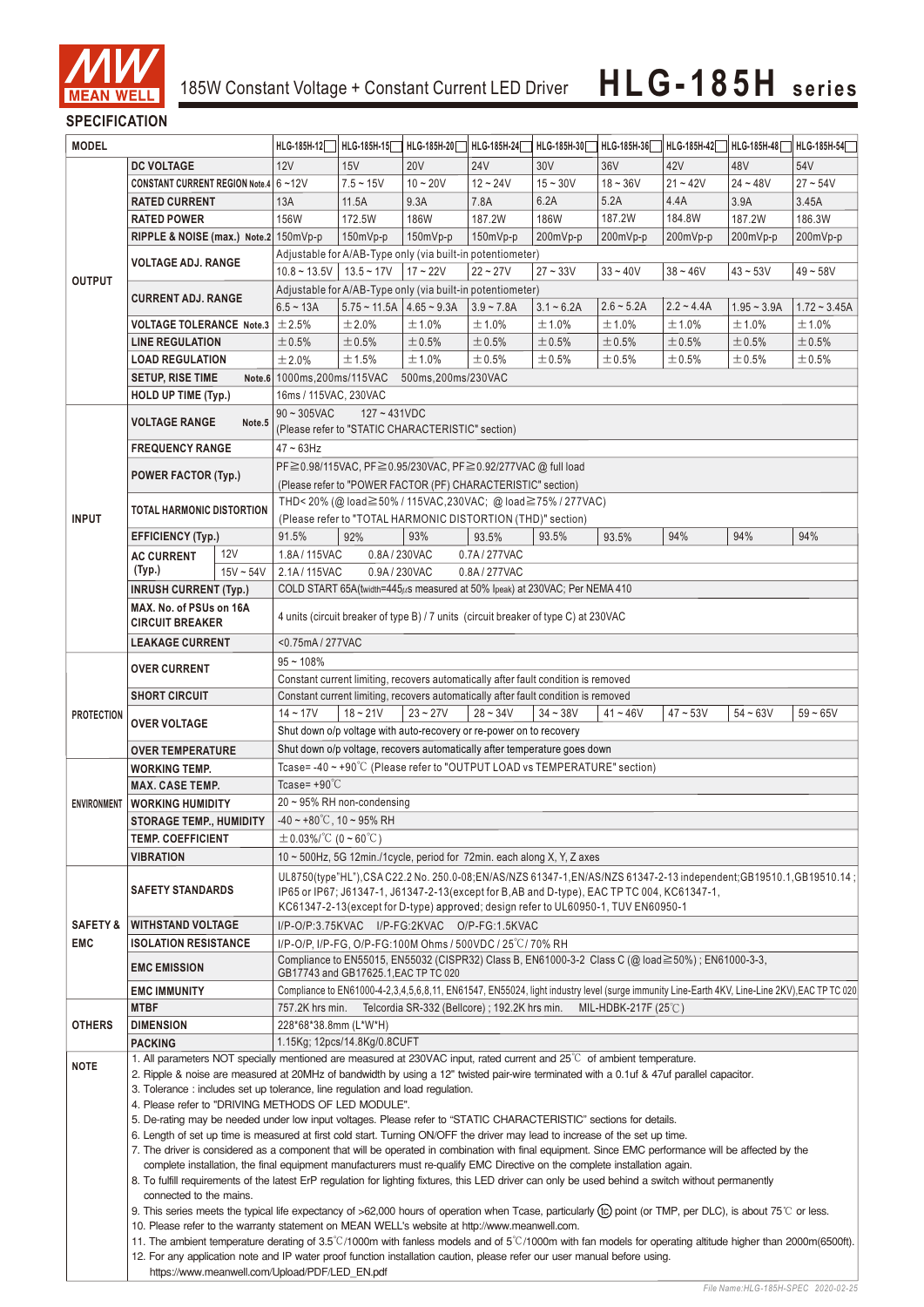

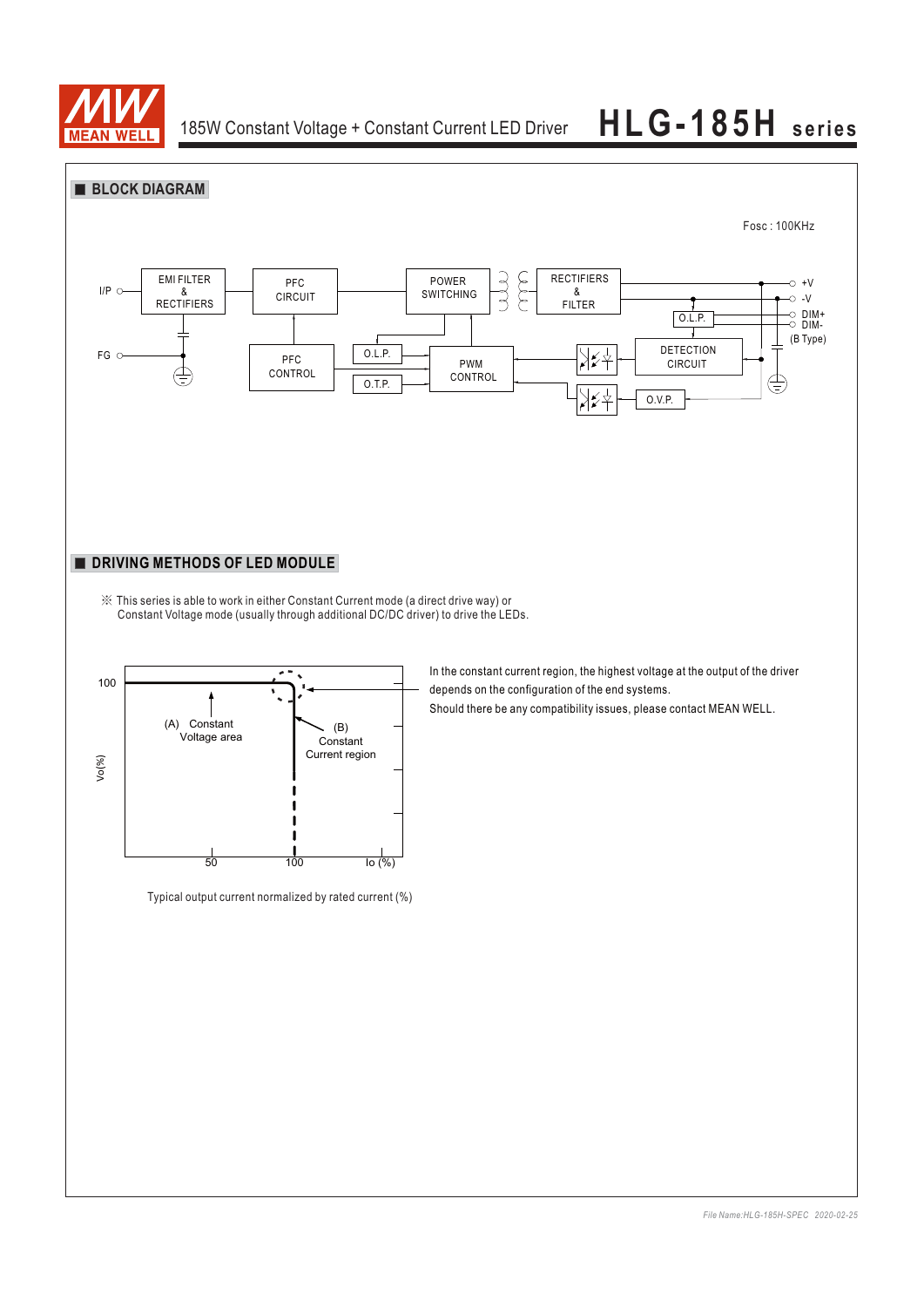

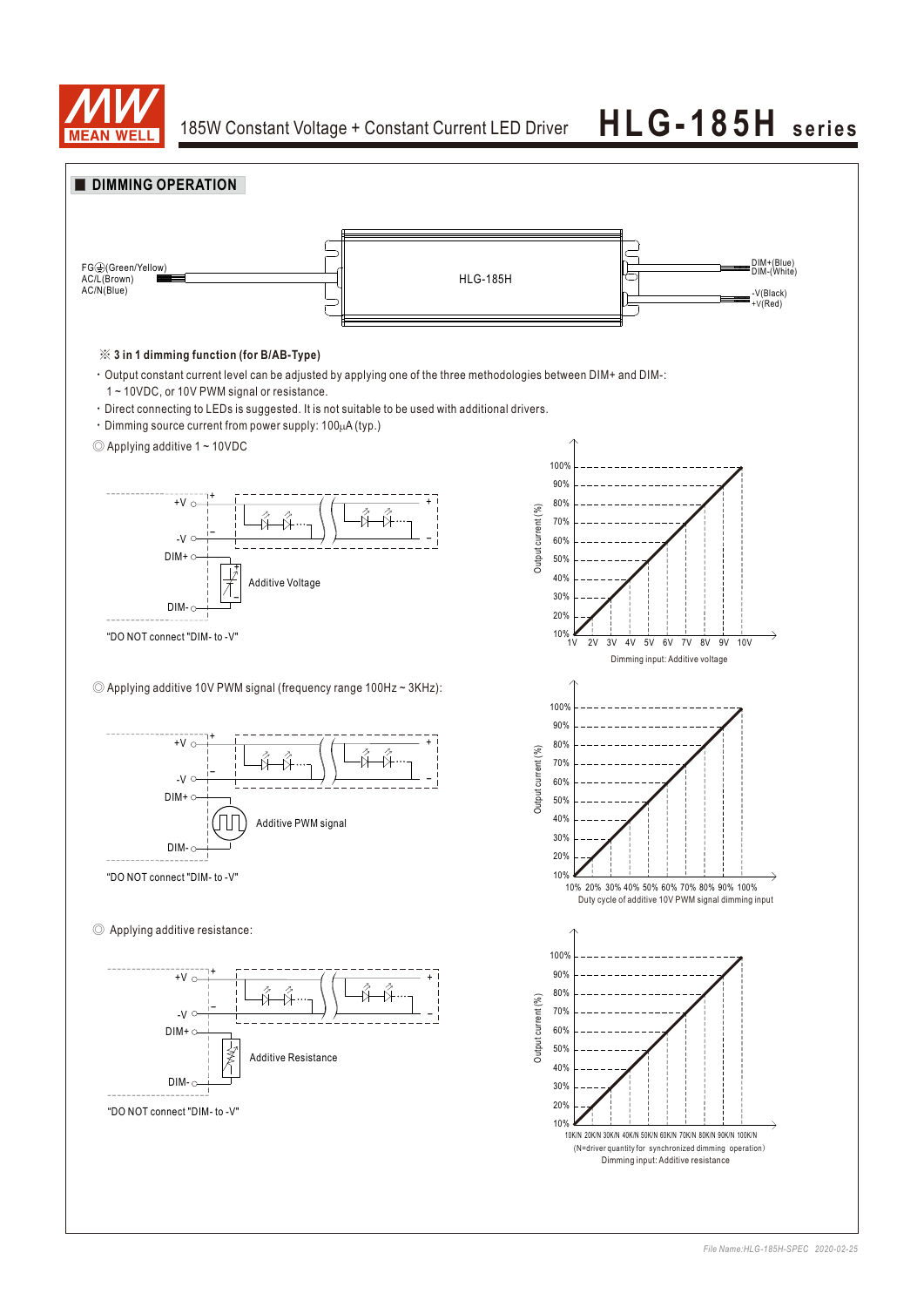

Note: In the case of turning the lighting fixture down to 0% brightness, please refer to the configuration as follow, or please contact MEAN WELL for other options.



Using a switch and relay can turn ON/OFF the lighting fixture.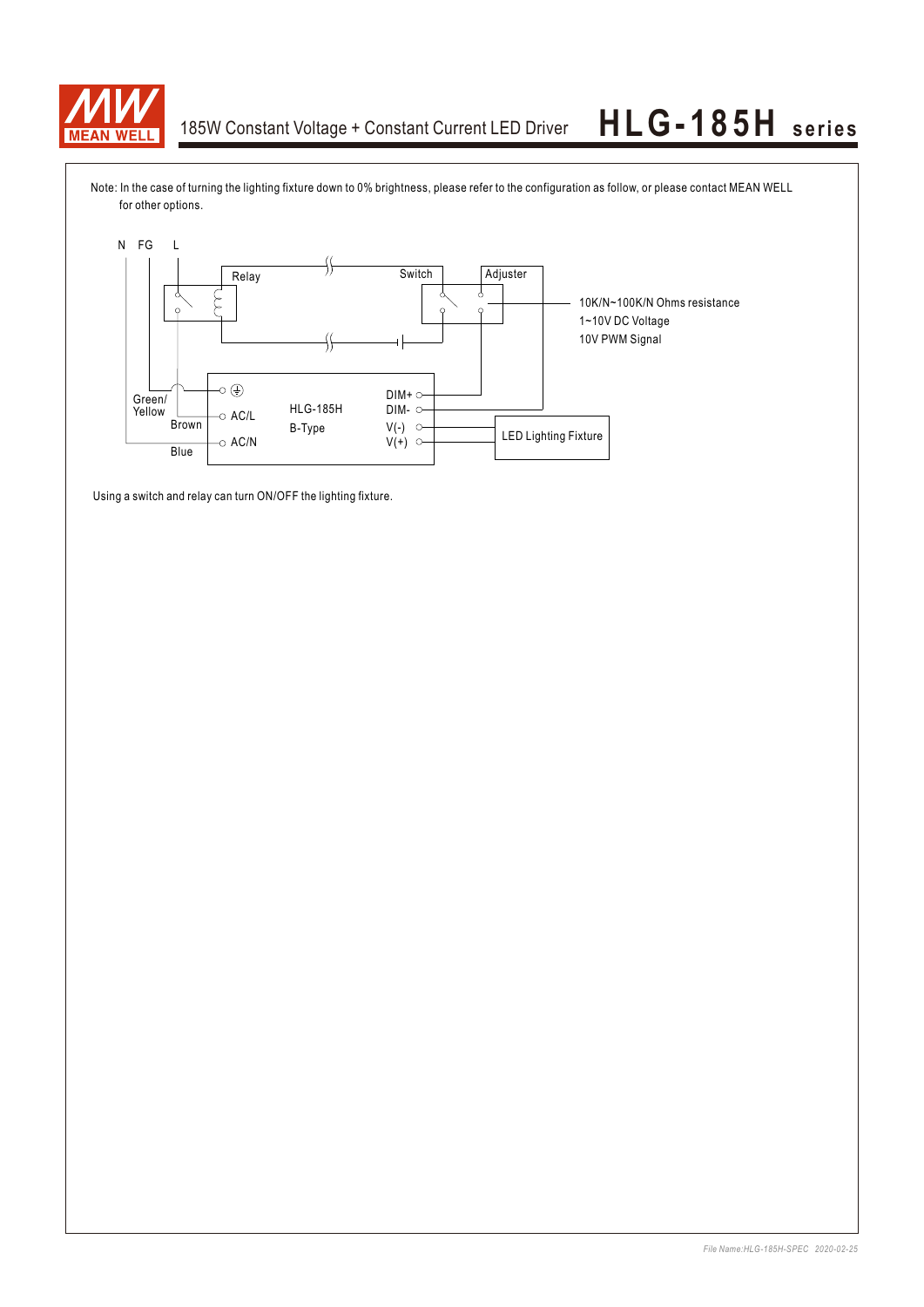

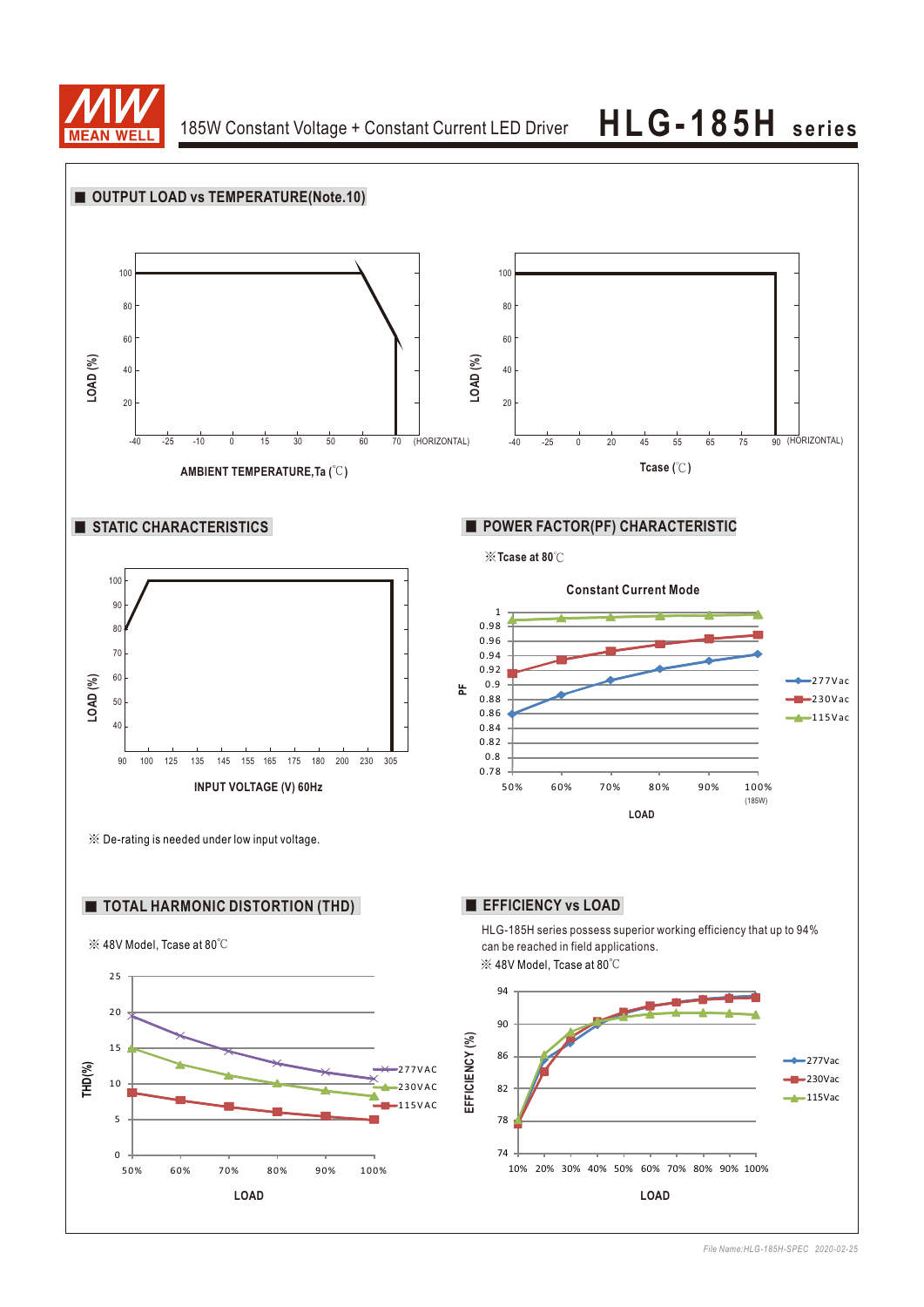

**LIFE TIME**

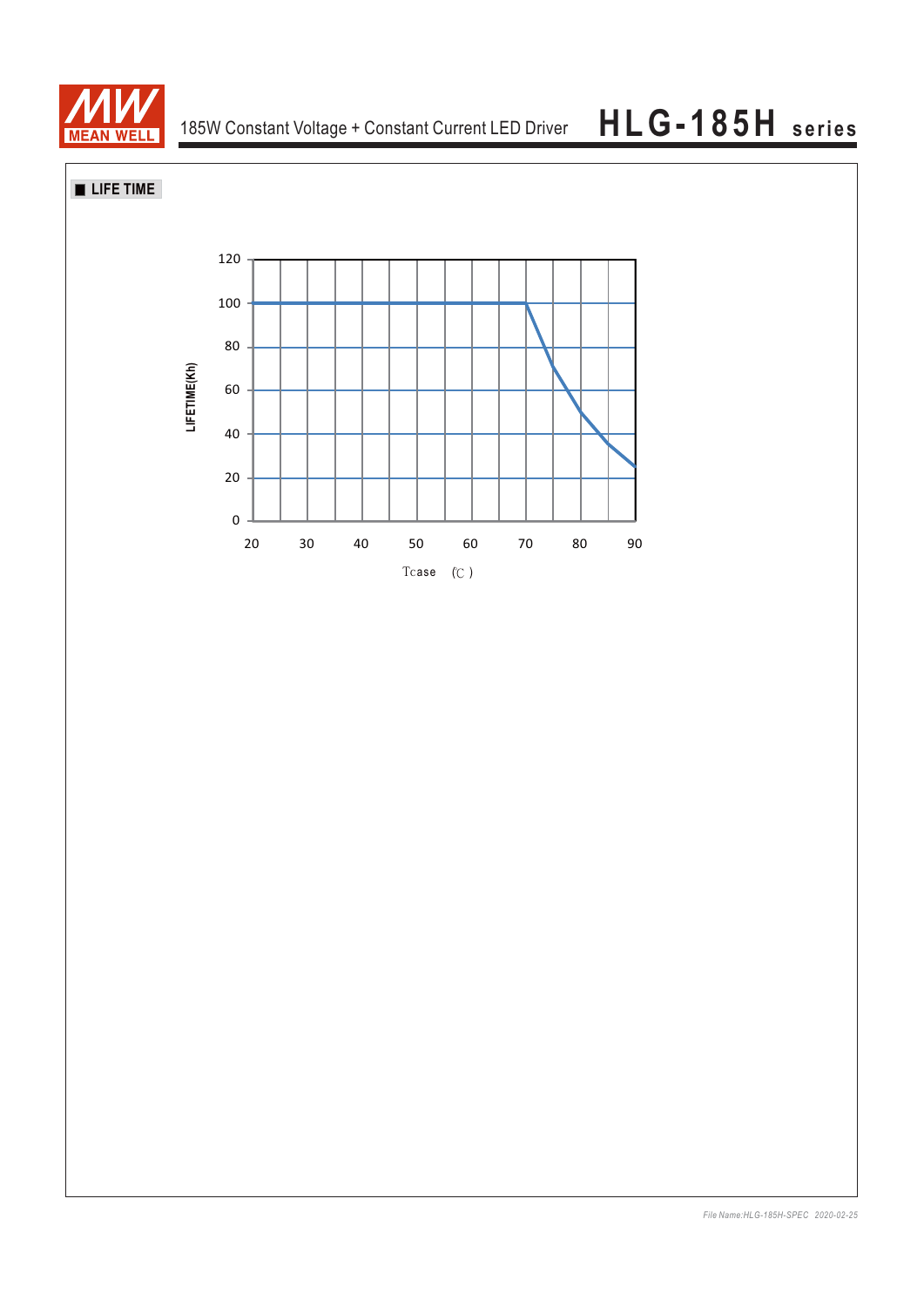

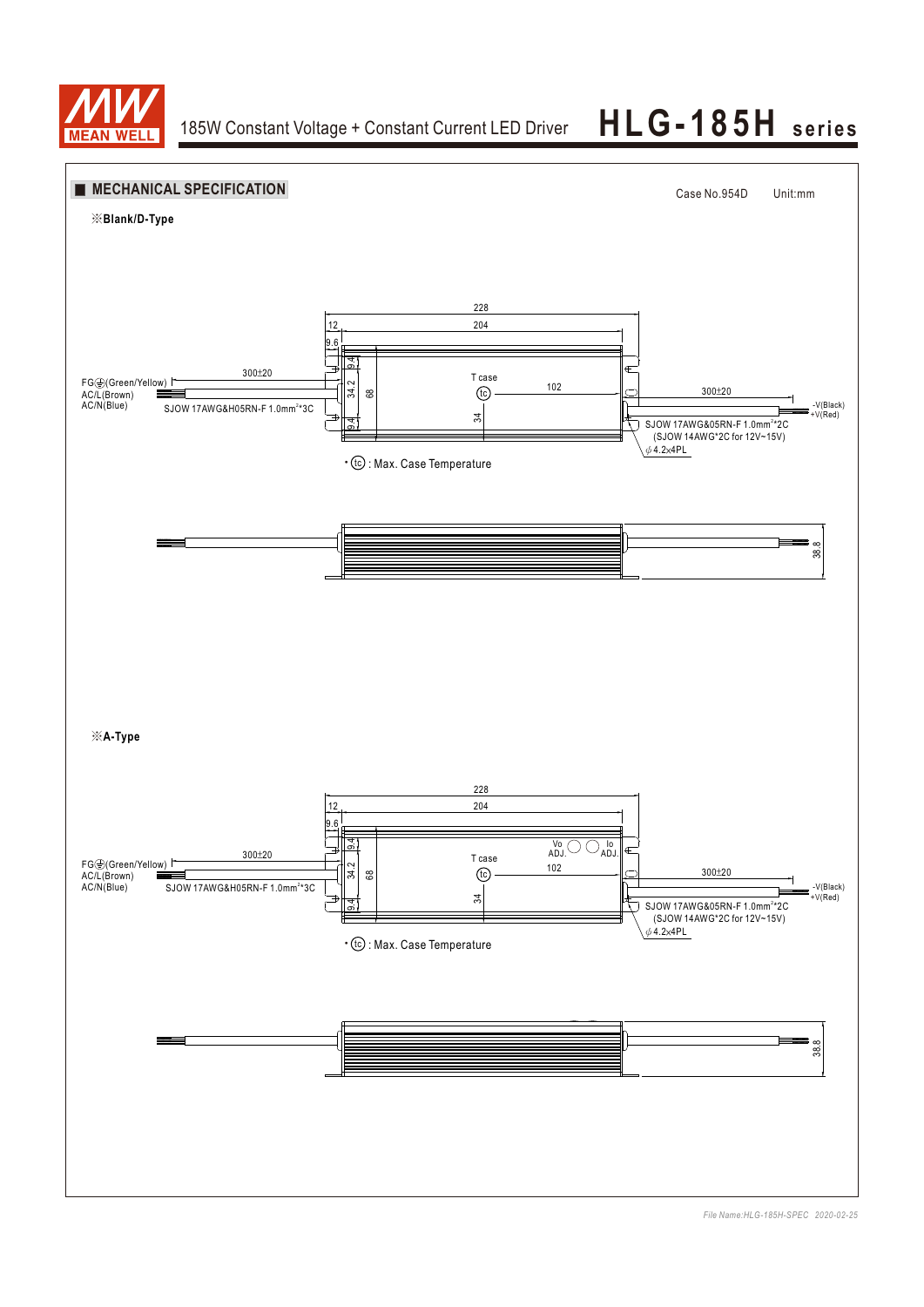